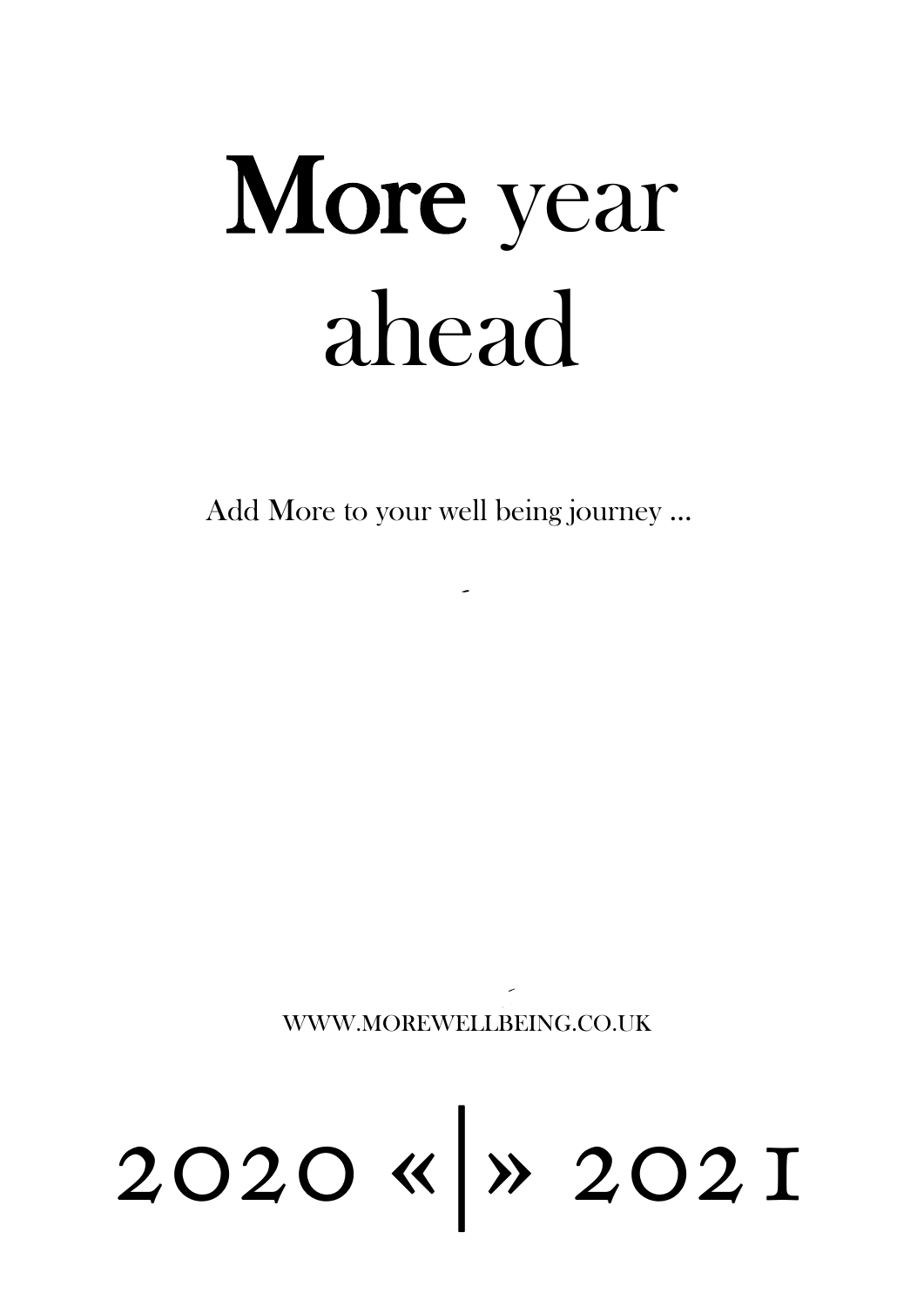# YEAR PLANNING BOOKLET

### **What is this?**

This booklet will help you assess the past year and plan the year ahead of you.

### **Why is this good for me?**

Planning your year is a good habit. It can help you become more aware of your successes and sorrows and make you realise how much can happen just in a year. By learning from the past, you can plan your future so that you don't repeat the same patterns, and you feel more in control of your own life.

### **What do i need?**

### I<sup>ST</sup> VERSION (LONE WOLF VERSION)

- at least three hours of uninterrupted time (to look back)
- at least one hour of uninterrupted time (to plan the year)
- a calendar of the past year
- a printed version of this workbook
- honesty and openness
- a selection of your favourite pens

### $2^{ND}$  VERSION (GROUP VERSION)

- a group of inspirational people (2-10 persons)
- at least four hours of creative time
- a calendar of the past year
- a printed version of this workbook
- honesty and openness
- a selection of your favourite pens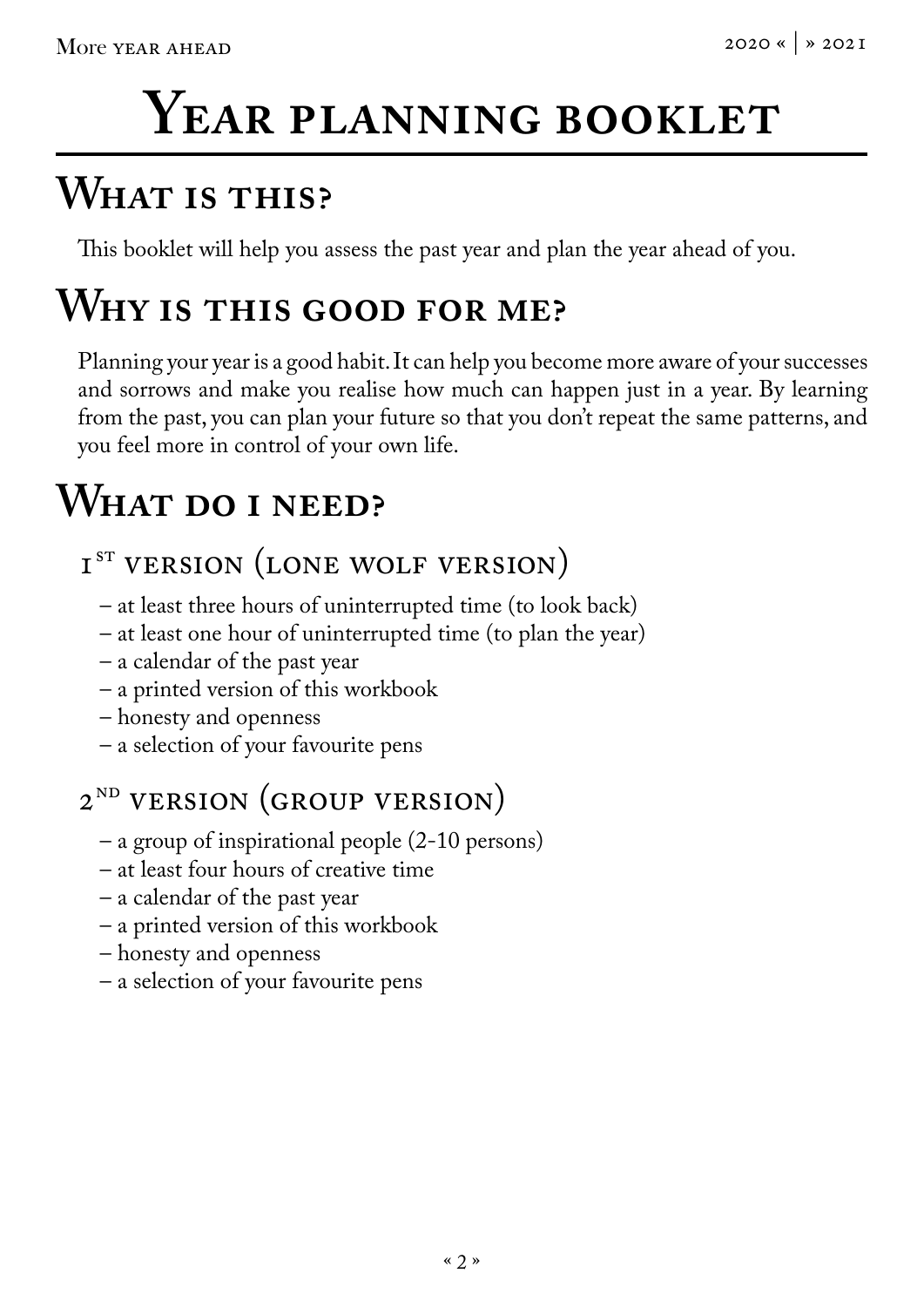### GET READY

Arrive. Put on some relaxing music. Pour yourself a hot beverage.

Let go of all of your expectations.

Start when ready.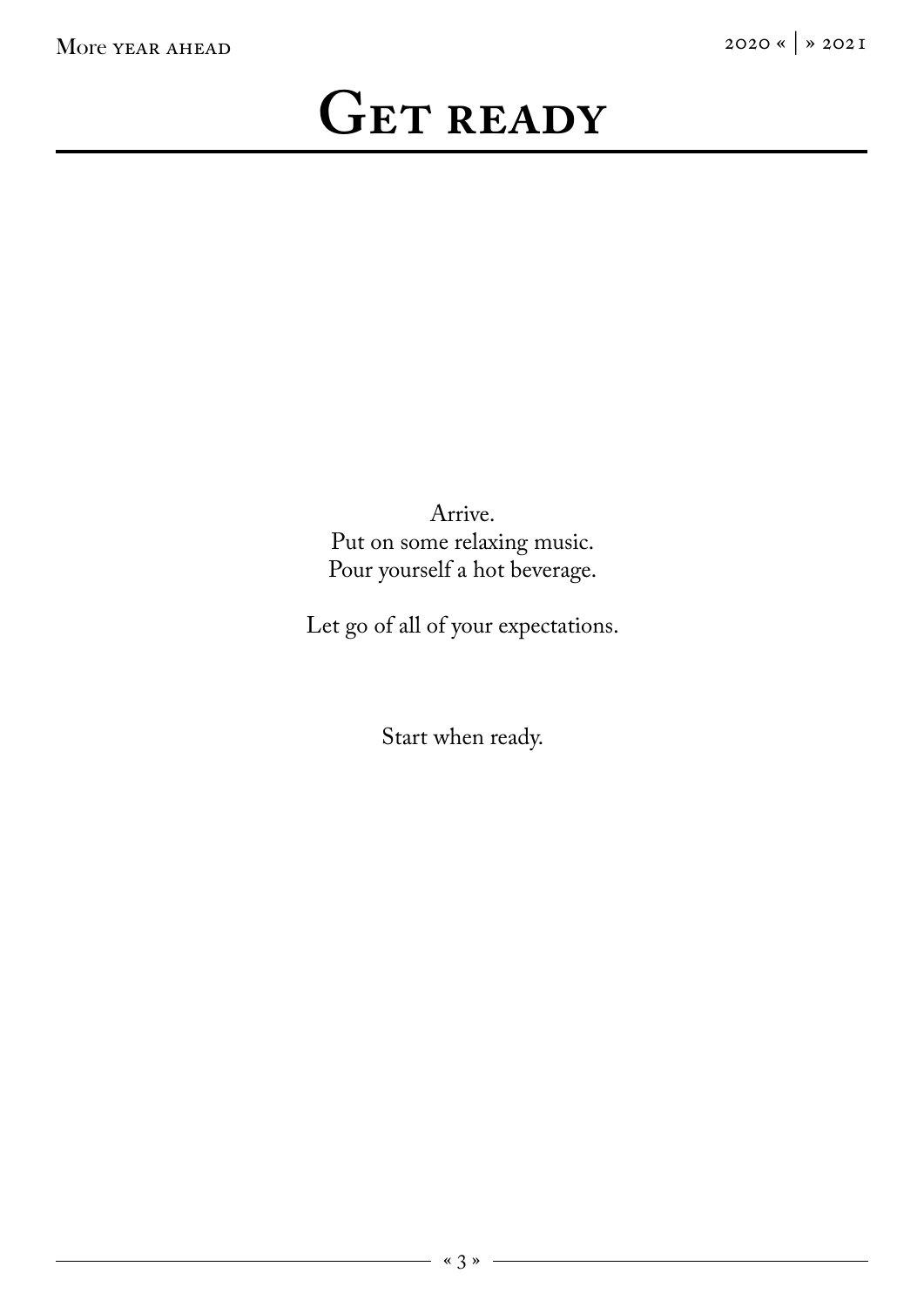# **The past year**

### Going through your calendar

Go through last year's calendar week by week. If you see an important event, family gathering, friendly get-together or a significant project, write it down here.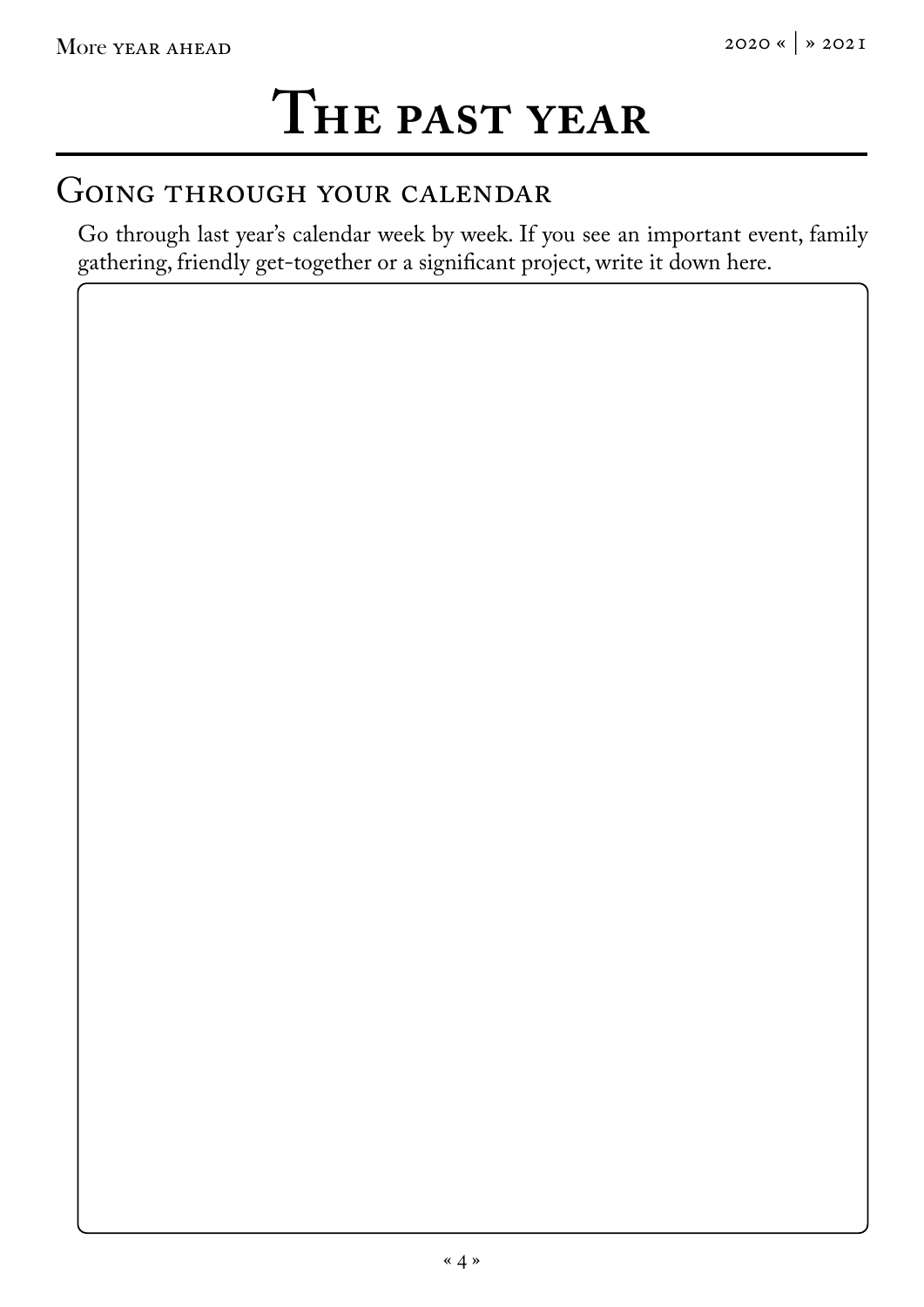#### THIS IS WHAT MY LAST YEAR WAS ABOUT

What aspects were the most important to you in the following areas last year<sup>\*?</sup> Which happenings or events were the most significant? Summarize briefly.

personal life and family



belongings (home, objects)

work, studies, profession

relaxation, hobbies, creativity

friends, community

health, fitness

**INTELLECTUAL** 

emotional, spiritual

finances

bucket list\*\*



\*\* In case you achieved something this year that you always wanted to achieve.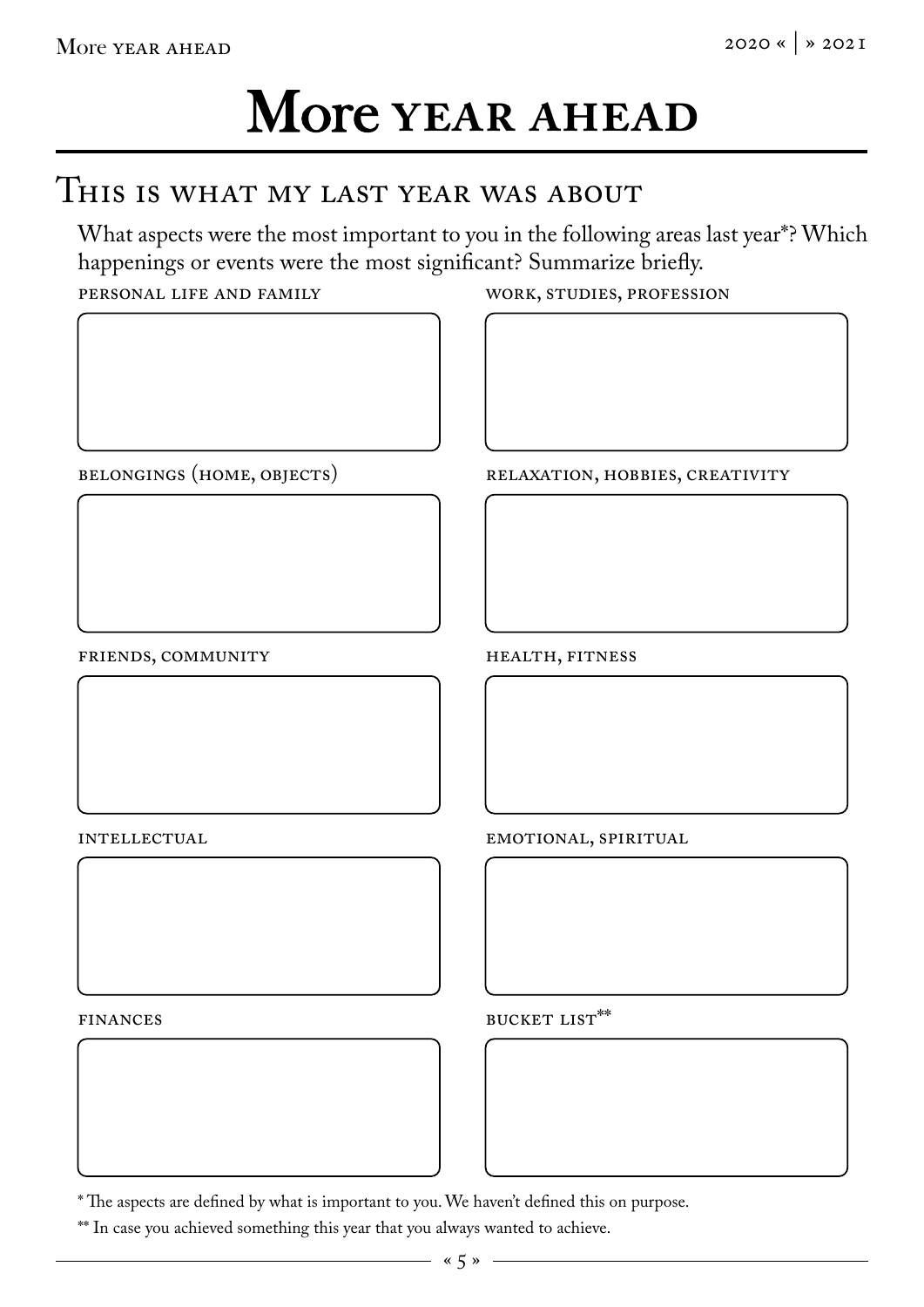# **Supplement**

### WHY THE SUPPLEMENT?

2020 had something unexpected for all of us and was hard for most of us. It had its unique challenges, so we thought we should provide you with some unique tools to meet those obstacles. We focused on three specific areas: confronting the loss of control, taking stock of the profoundly changed daily life, and assessing the health of your social circle. We aim to give you the tools with which you can find peace and resilience in this turmoil.

### How does it fit into the regular YearCompass?

We recommend starting with the core YearCompass booklet. Pause on page 5, do this supplement, then continue where you left off.

#### Disclaimer

The year might have been harder on you than most. You might have encountered loss, insecurity, and genuine hardship. Doing the supplement can dredge up strong feelings, and while we think it's a useful tool, it's certainly not a stand-in for therapy. If you feel severe discomfort, please seek professional help.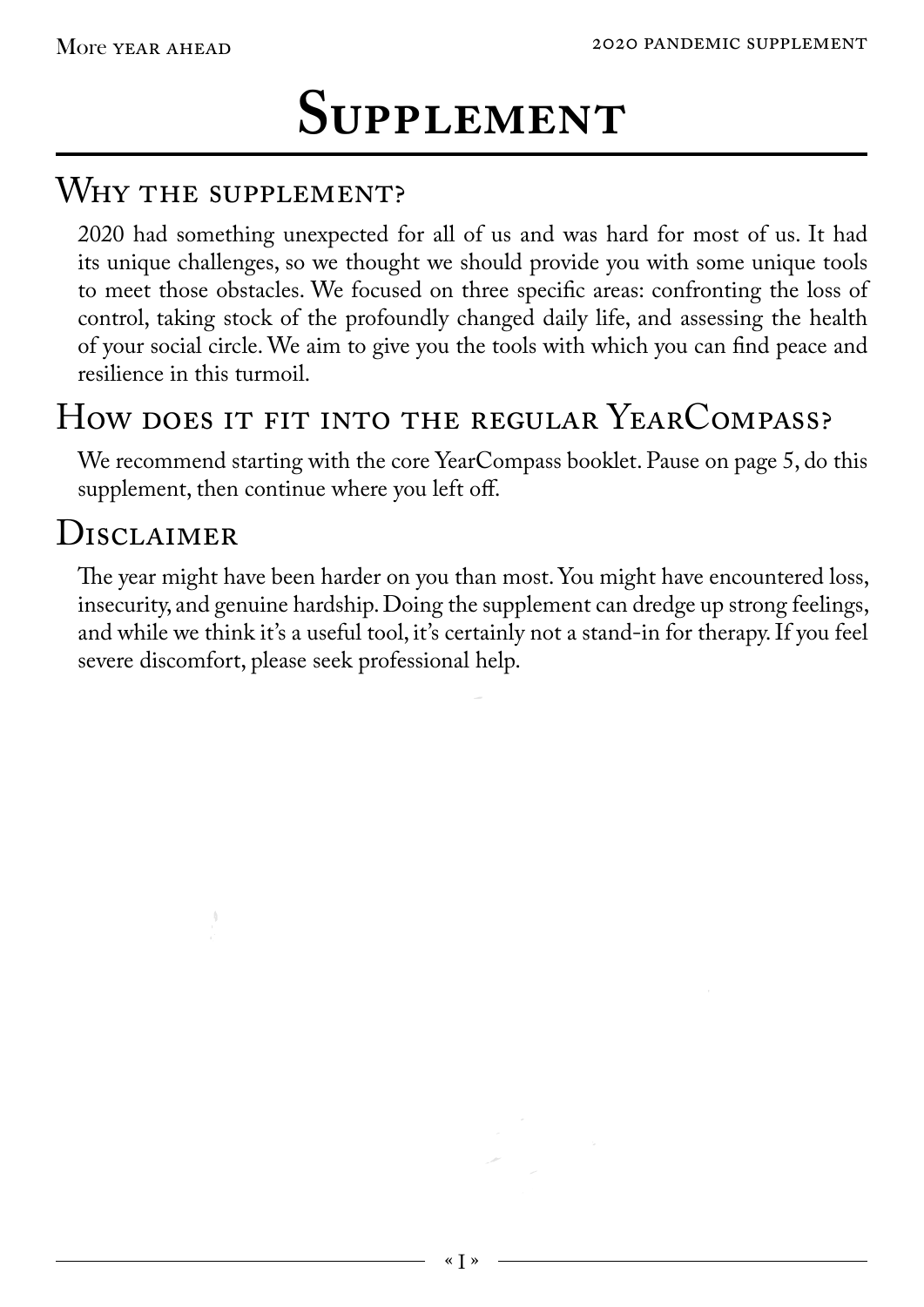# $$

### Redefining control

The Stoics of old had excellent teaching: you can only control three things—your actions, words, and how you handle your own emotions. Everything else is outside of your power. Unfortunately, we often forget this truth. We obsess and worry about things that we have no real influence over. Let's recalibrate that. Write down everything that concerns you right now. Once you're ready, mark the items you can solve on your own by doing something, saying something, or reframing your emotions.

Take a look at your box of worries. We assume that there are a lot of items left uncircled. That's a good thing. It should remind you that you don't have to bear the weight of the whole world on your shoulders. Concentrate on your actions, words, and emotions. Try to let the rest go.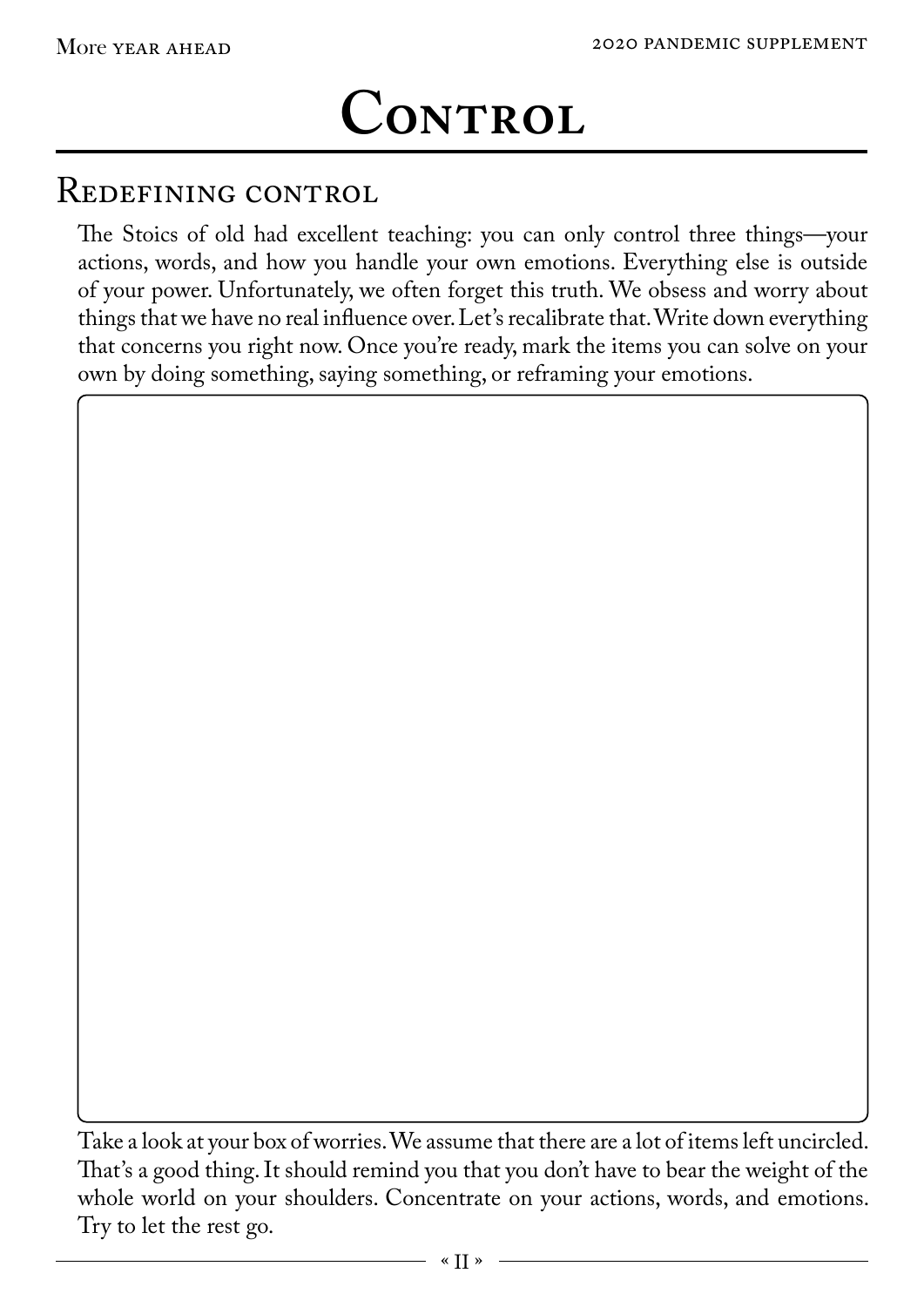# ACTIVITIES

### WHAT YOU DIDN'T DO THIS YEAR

2020 was a series of upheavals, large and small. Plans got canceled, habits have been upended. Take a moment and list all the things you didn't get to do this year. Write down the travels, social occasions, adventures, or habits the pandemic took away. It's okay to mourn and to be somewhat pissed.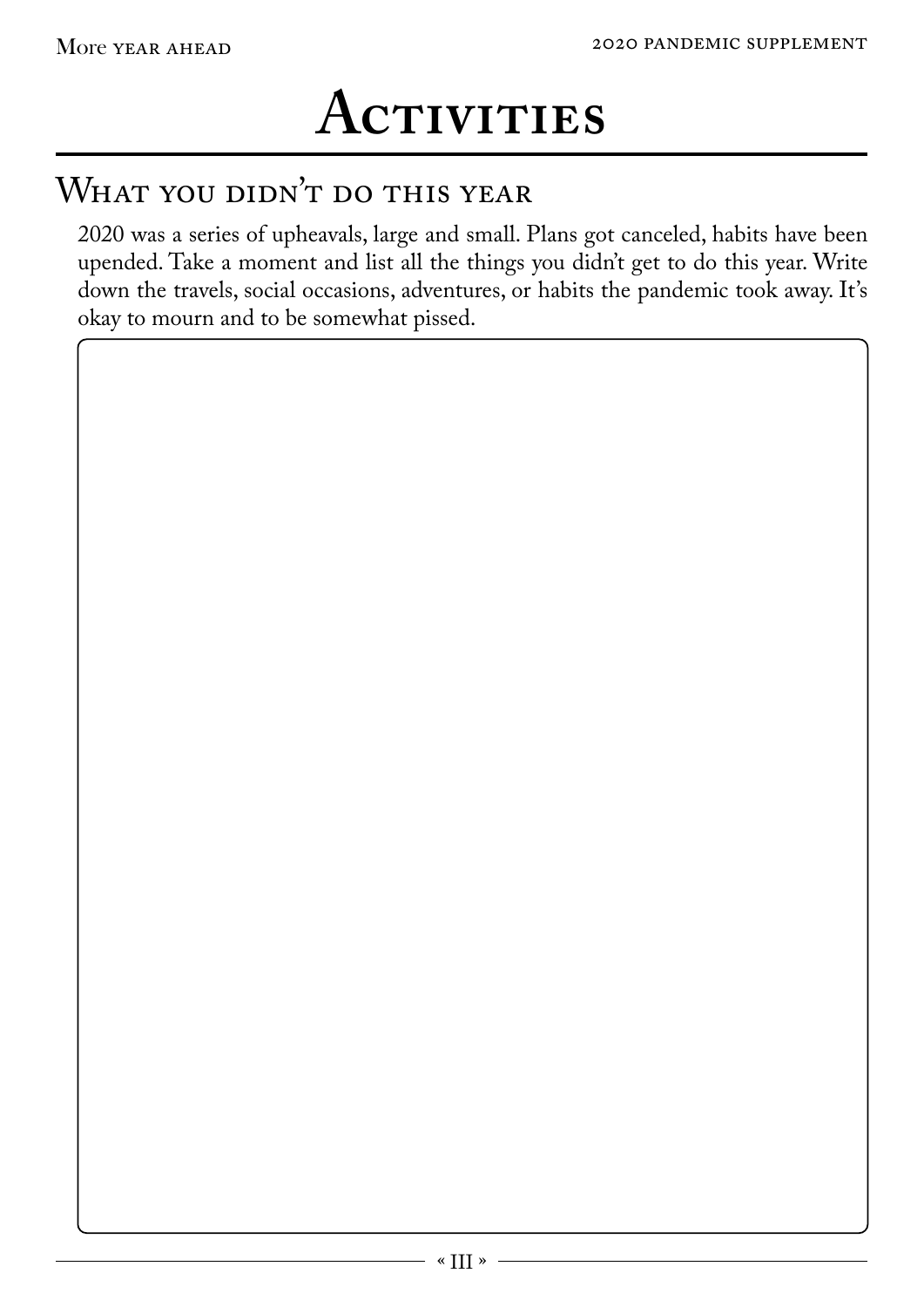# **Activities**

### How you rolled with the punches

You are resilient. Smart. Adaptive. Now that you listed all the ways this year went wrong, it's time to collect your triumphs. List the times when you made it work in 2020. Habits you redesigned for quarantine, workarounds you came up with to meet people, new hobbies, or experiences you discovered along the way. Celebrate that even a global pandemic couldn't stop you entirely.

It's human nature to focus more on the negative side. We concern ourselves endlessly with our shortcomings and what we do not have and take the things we do right as a given. Be conscious of the imbalance and try to counteract it. Take a look at your triumphs and feel some pride that you lived through 2020.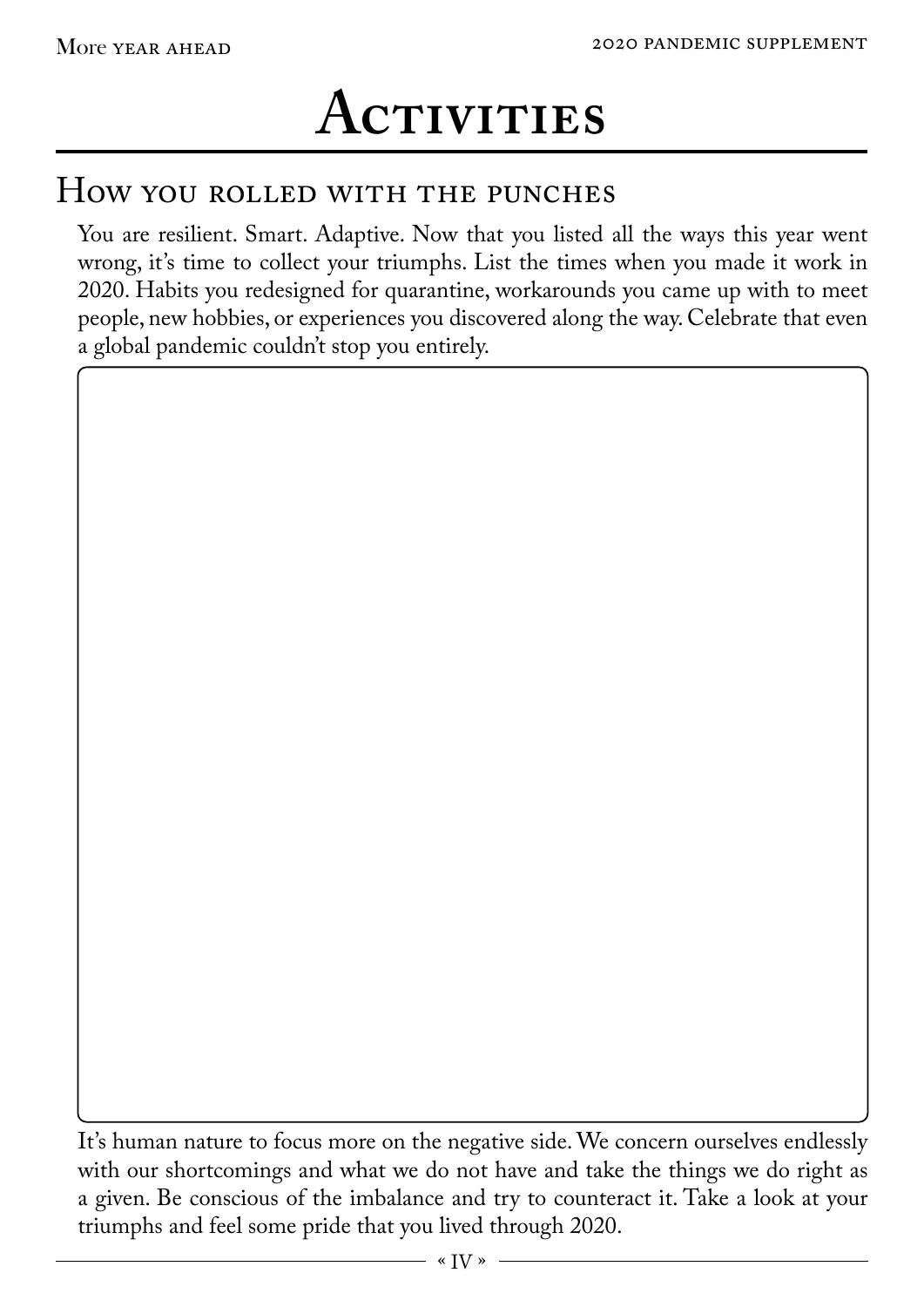# **Activities**

### Edit what you do

Take another look at your box of missed things. Is there something in it that's even better not to have in your life anymore? Maybe you're glad that the morning commute is over or that you don't have to sit in on endless meetings. If so, write these lessons down. They might come in handy when the pandemic is over, and you'll decide what's next for you.

#### AN EVEN BETTER TOMORROW

Before we finish this section, take one last look at your losses and your triumphs. Is there something among your losses that you could turn into a victory by applying some of the lessons you learned this year? Write down some ideas on how you could design an even better life for yourself in the pandemic.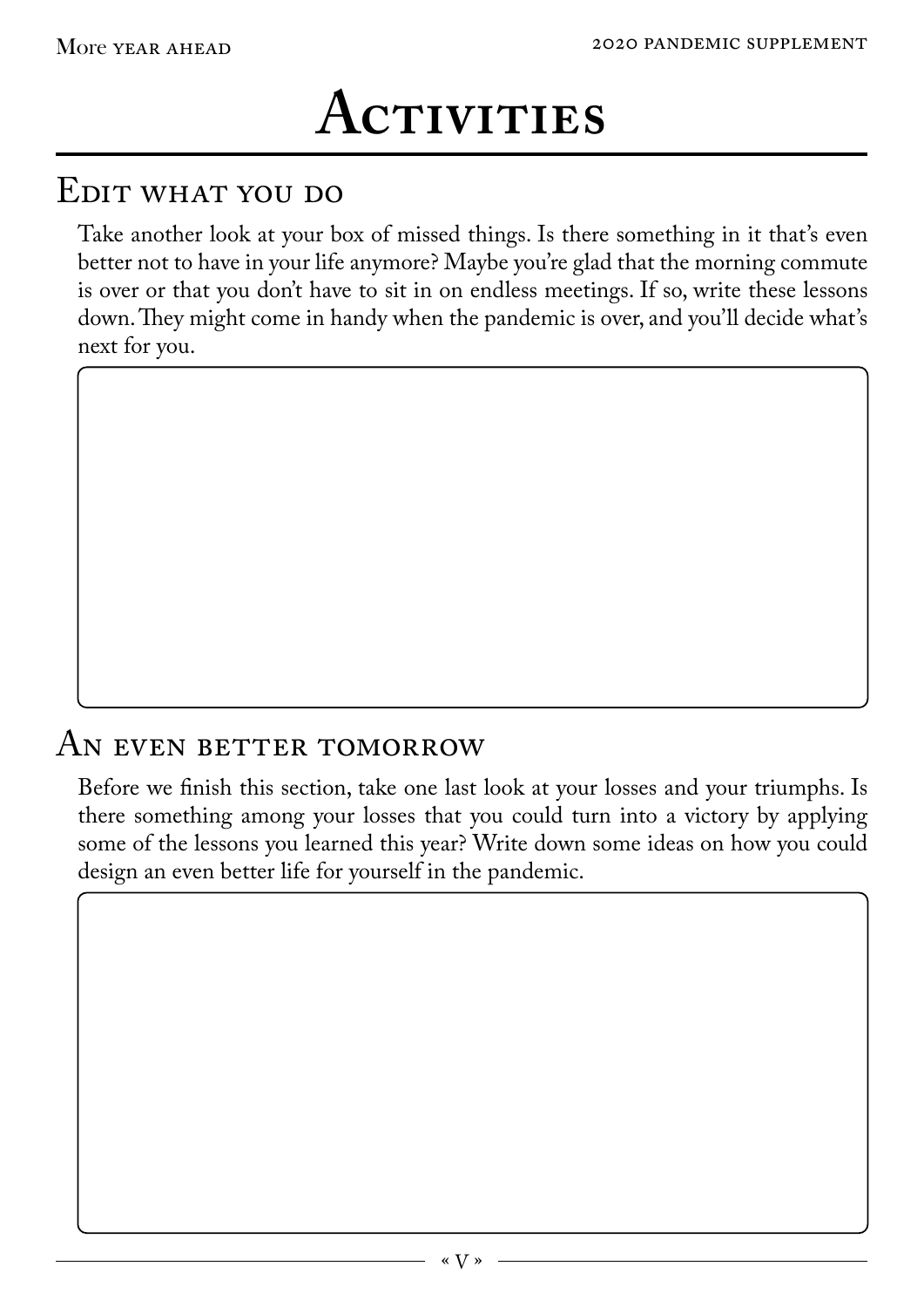# **Social circle**

### Social distance

Even worse than the lost activities and routines are the lost social connections we all experienced this year. Take a moment to think about the people with whom you lost touch. Write, doodle, and draw about them freely. How does the distance from them make you feel? Again, it's okay to feel some anger at the virus. Feel free to express your emotions on paper.

### A smaller circle

Most of us experienced the shrinking of our social circles. It is not necessarily a bad thing. Fewer people can mean deeper connections and more quality time with each other. Who are close to you these days? Who did you manage to keep regular contact with, and how?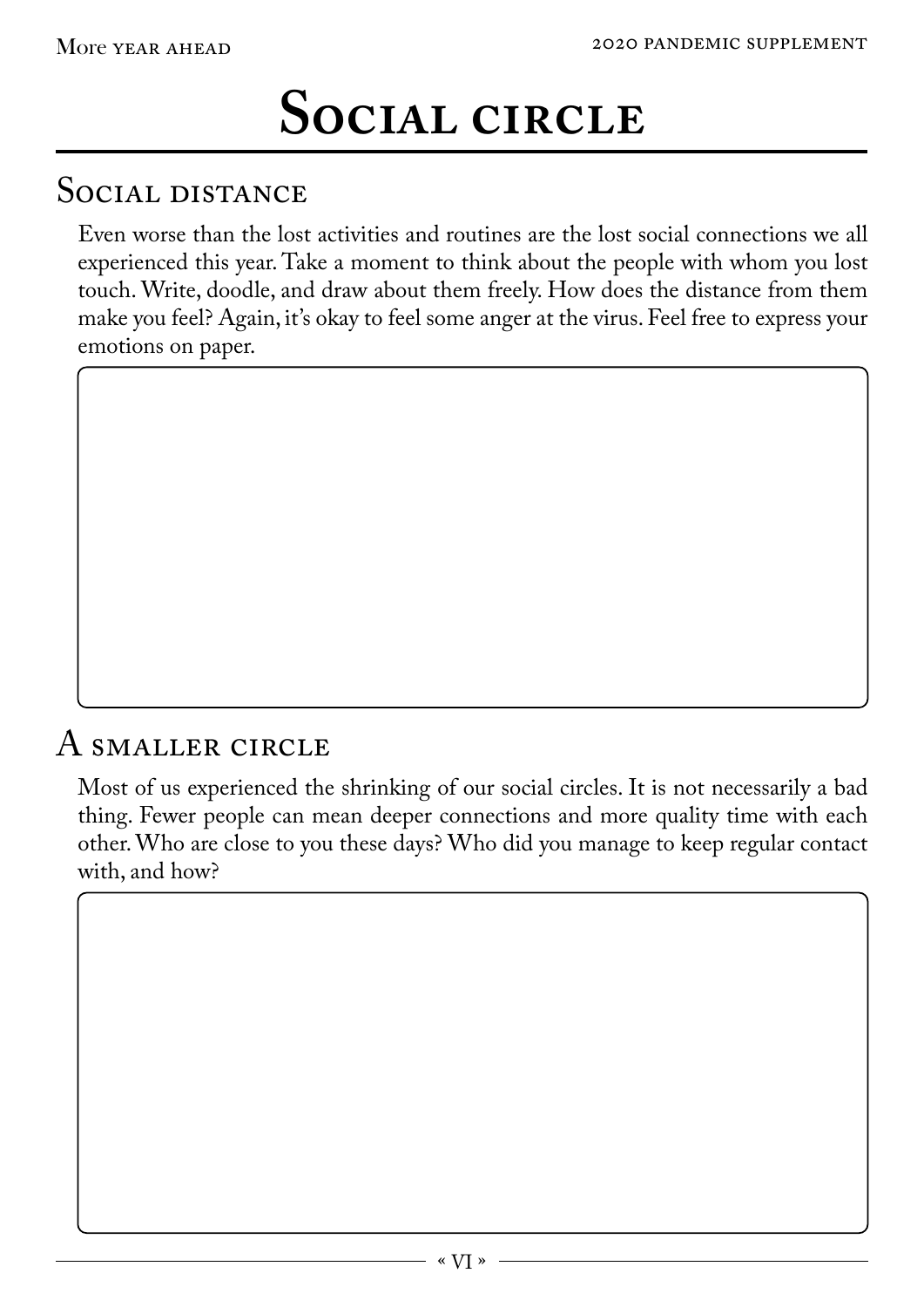# **Social circle**

### Is everyone present?

Take a look at the circle you managed to keep. Are you satisfied with it? Is there someone you miss from your core group of people?

### YOUR BEST PEOPLE

Who are the three people you were closest with this year? What was it that kept you together during these trying times? Are you grateful to them for something?

It's always a good idea to tell people you care about them. Consider texting your three closest people or giving them a call about why you're grateful for them.

#### Looking forward

List three things you'll do to keep your existing circle close.

List three things you'll do to reconnect with people you miss from your circle.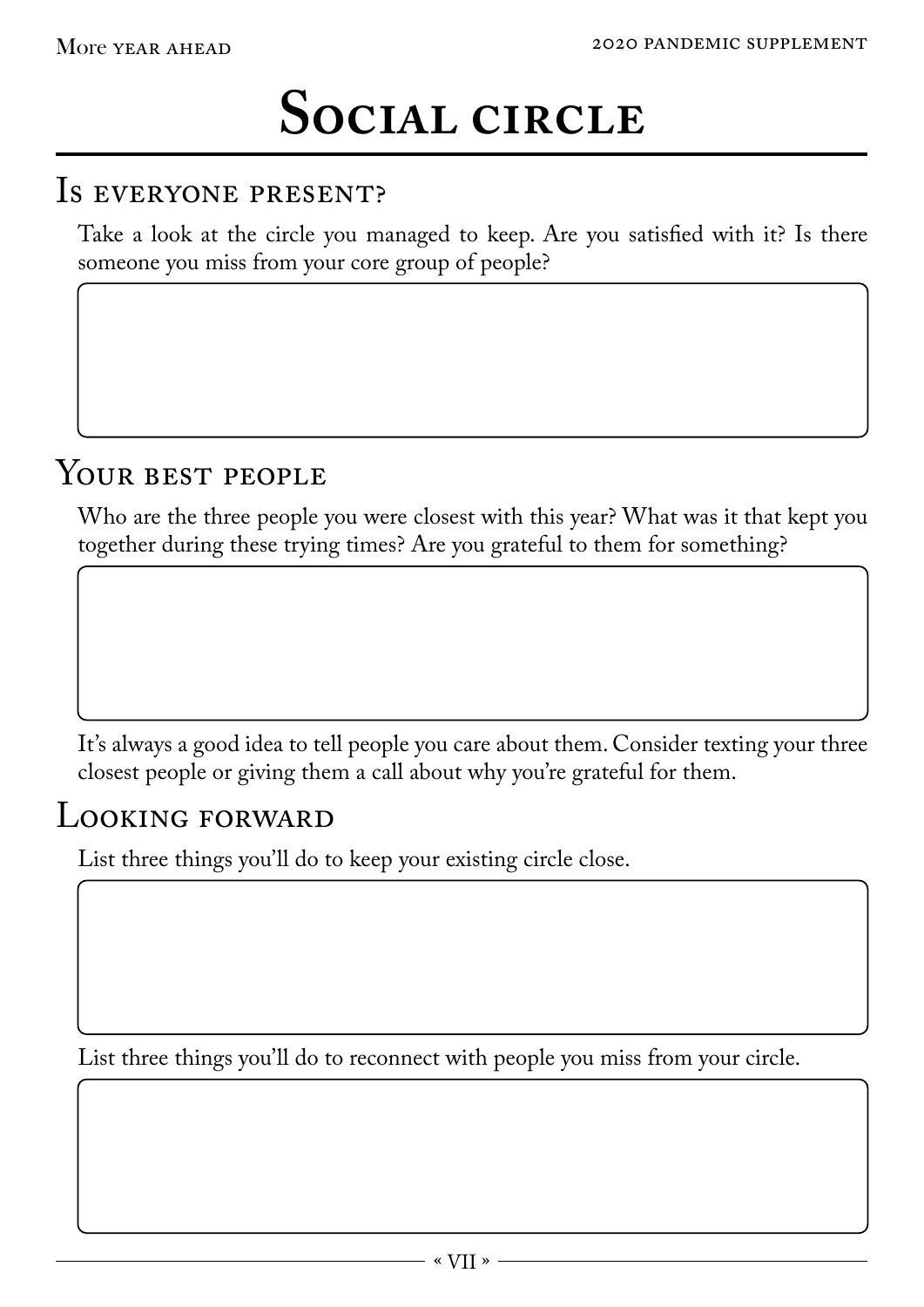## **Summarize**

#### Summarize and celebrate

You got to the end of the pandemic supplement. Congratulations! We sincerely hope that this is the last time you had to fill out something like this.

Please take a moment to celebrate yourself. You got through an incredibly tough year, and that's no small feat.

Use the remaining space on this page to tell yourself why you are proud of yourself. You can write, rhyme, doodle, paint—whatever feels appropriate.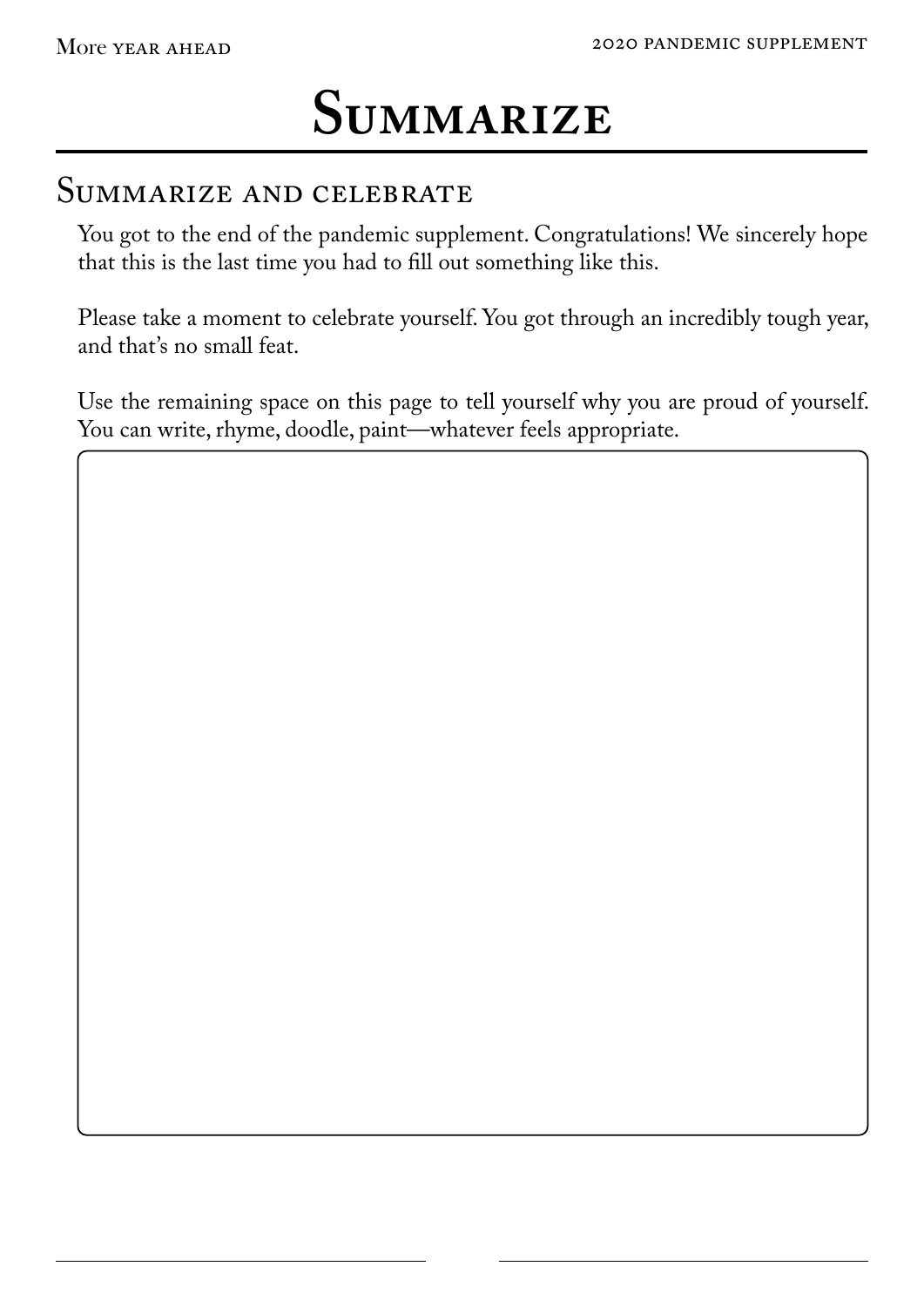### SIX SENTENCES ABOUT MY PAST YEAR

The wisest decision I made...

The biggest lesson I learned...

The biggest risk I took...

The biggest surprise of the year...

The most important thing I did for others...

The biggest thing I completed...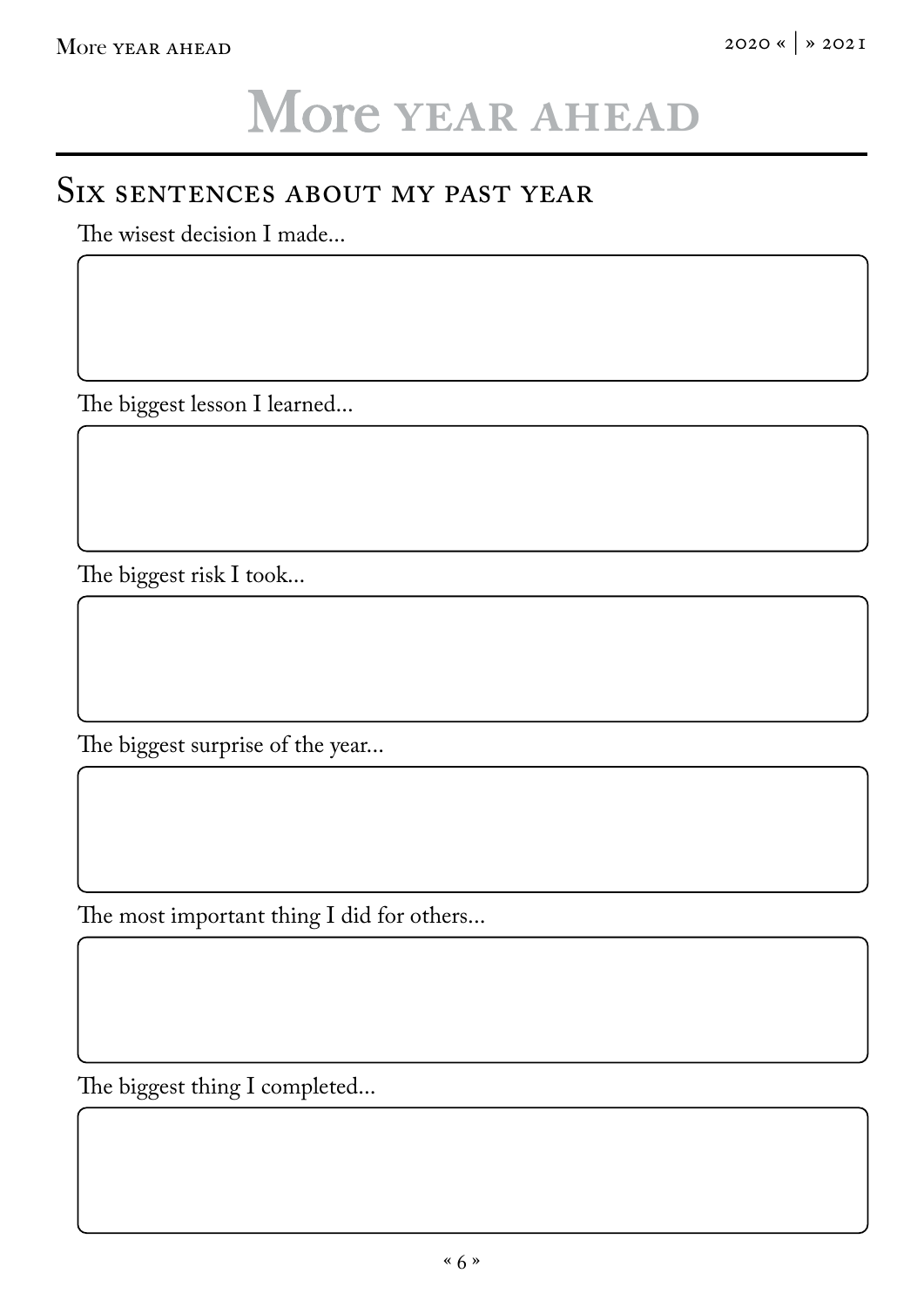#### SIX QUESTIONS ABOUT MY PAST YEAR

What are you most proud of?

Who are the three people who influenced you the most?

Who are the three people you influenced the most?

What were you not able to accomplish?

What is the best thing you have discovered about yourself?

What are you most grateful for?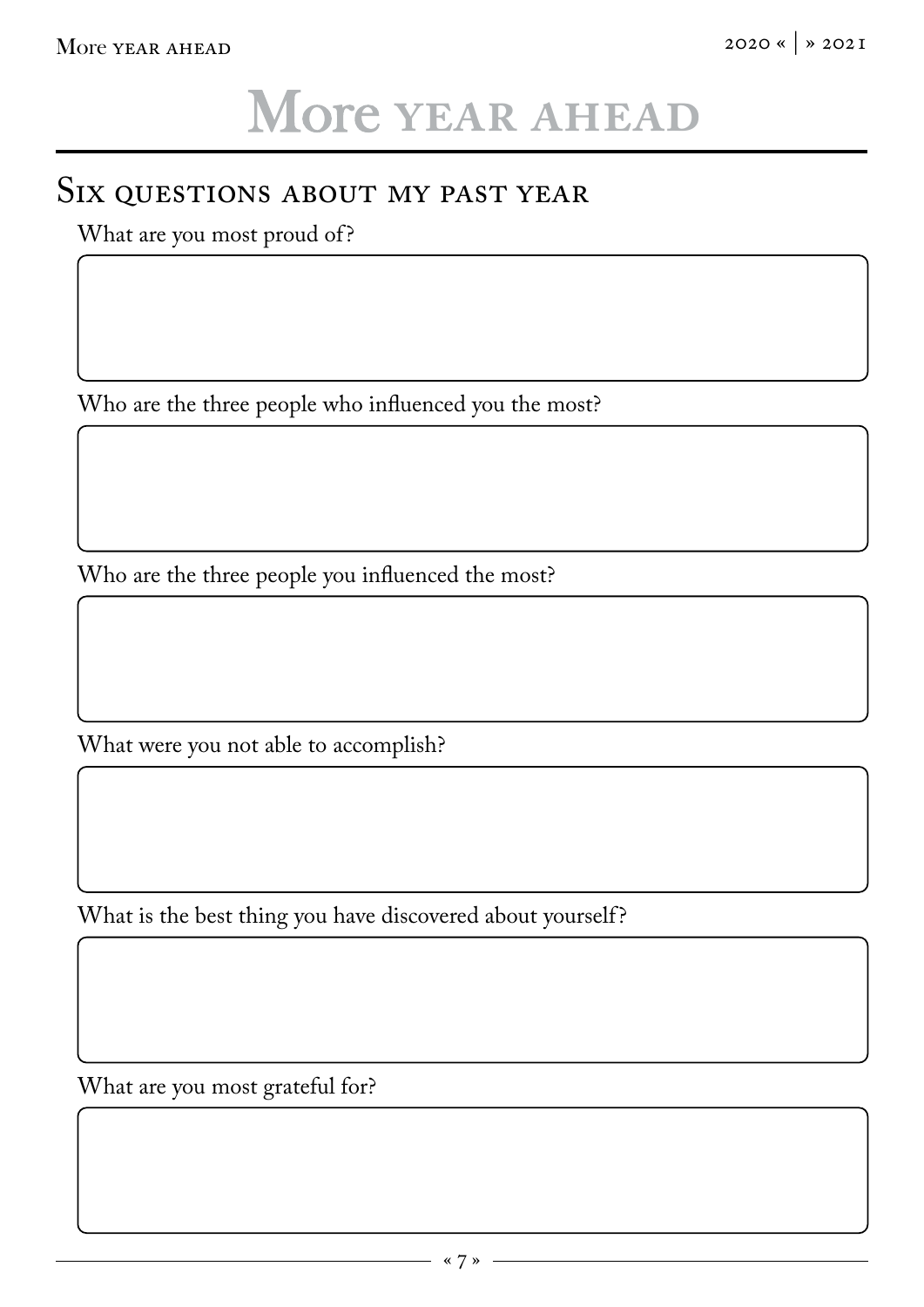### THE BEST MOMENTS

Describe the greatest and most memorable, joyful moments from last year. Draw them on this sheet. How did you feel? Who was there with you? What were you doing? What kind of smells, sounds or tastes do you remember?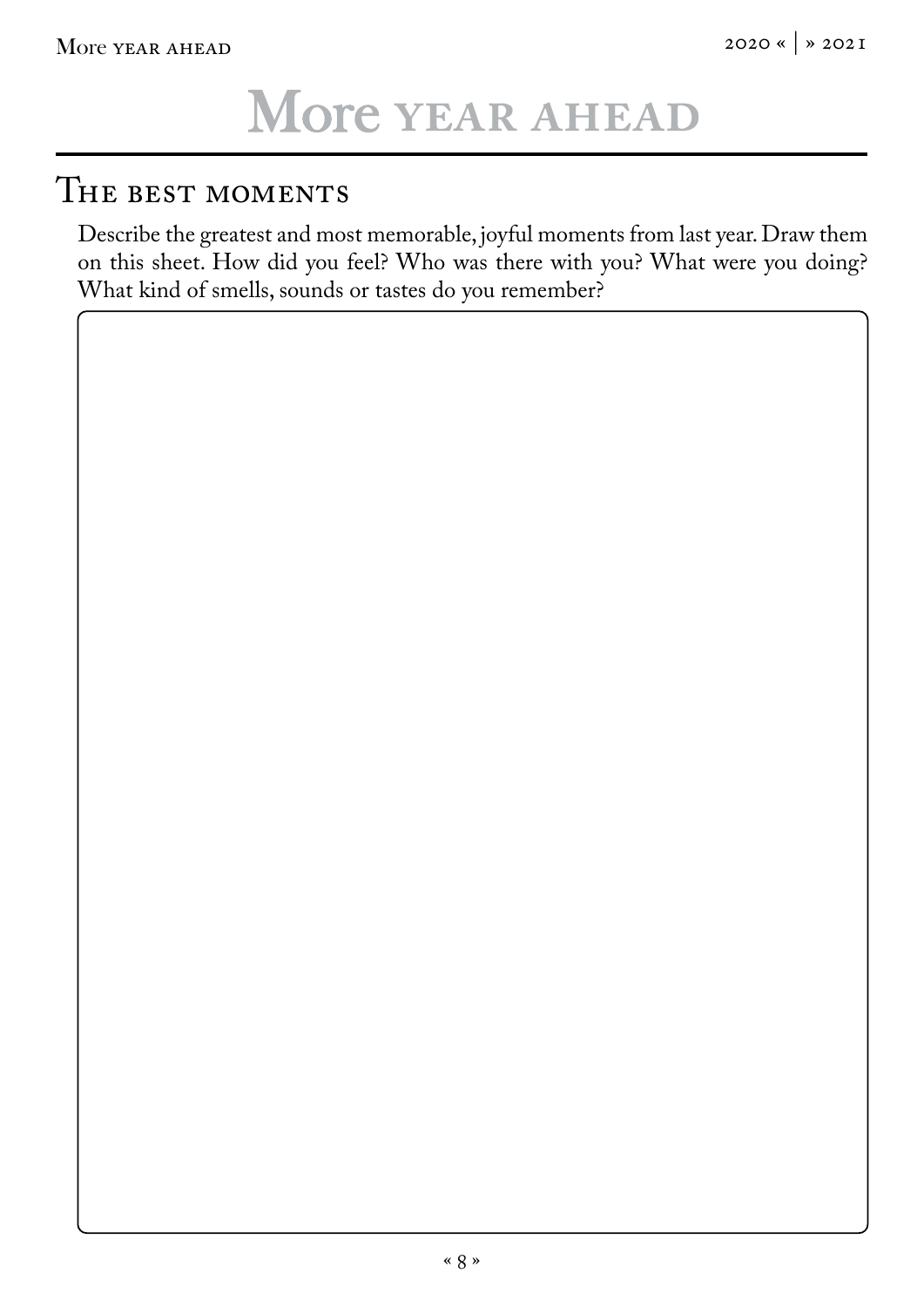#### THREE OF MY BIGGEST ACCOMPLISHMENTS

List your three greatest accomplishments from last year here.

What did you do to achieve these?

Who helped you achieve these successes? How?

#### THREE OF MY BIGGEST CHALLENGES

List your three biggest challenges from last year here.

Who or what helped you overcome these challenges?

What have you learned about yourself by overcoming these challenges?

« 9 »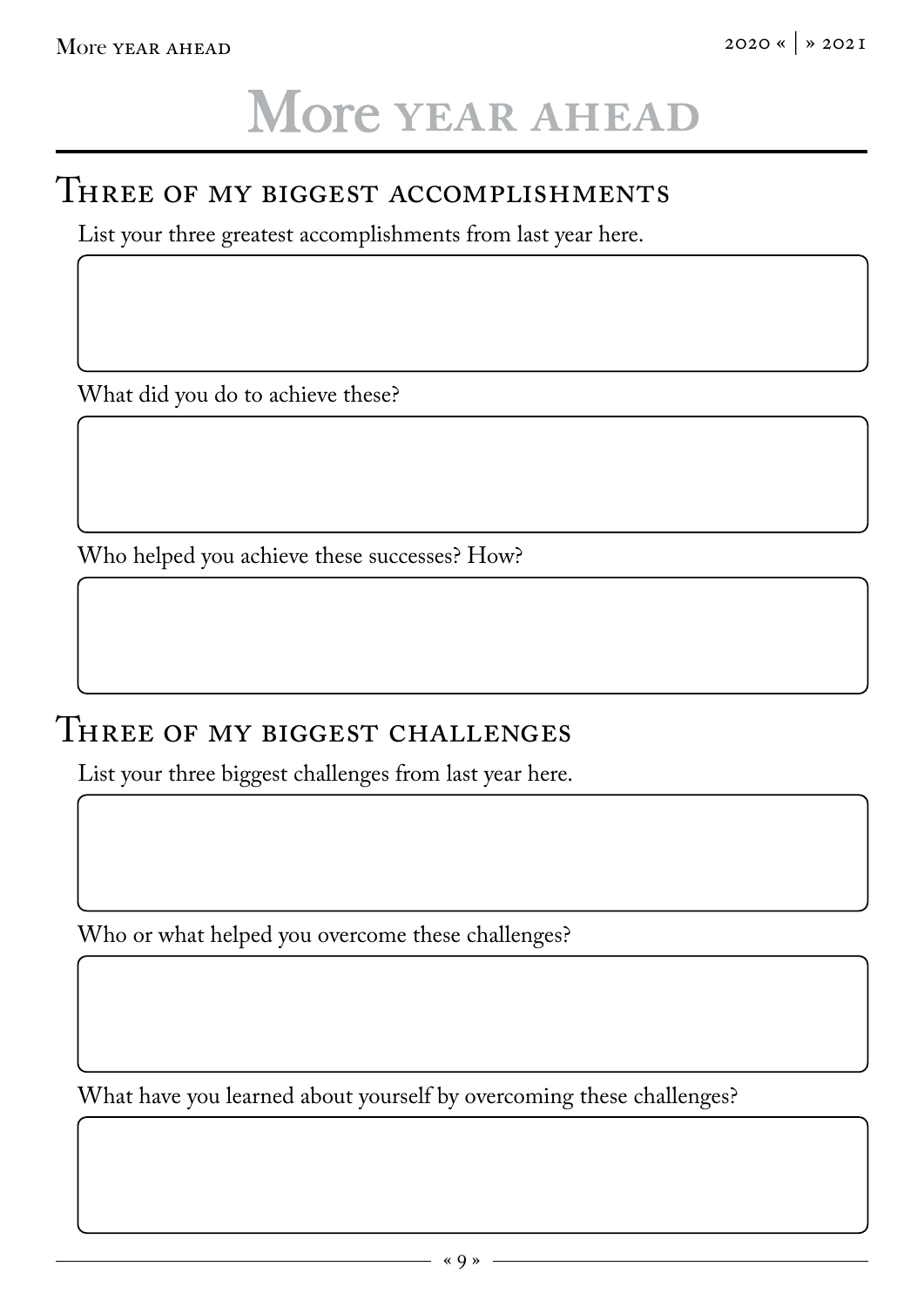### Forgiveness

Did anything happen during the past year that still needs to be forgiven? Deeds or words that made you feel bad? Or are you angry with yourself? Write it down here. Do yourself good by forgiving.\*

<sup>\*</sup> If you don't feel ready to forgive yet, jot it down anyway. It can work wonders.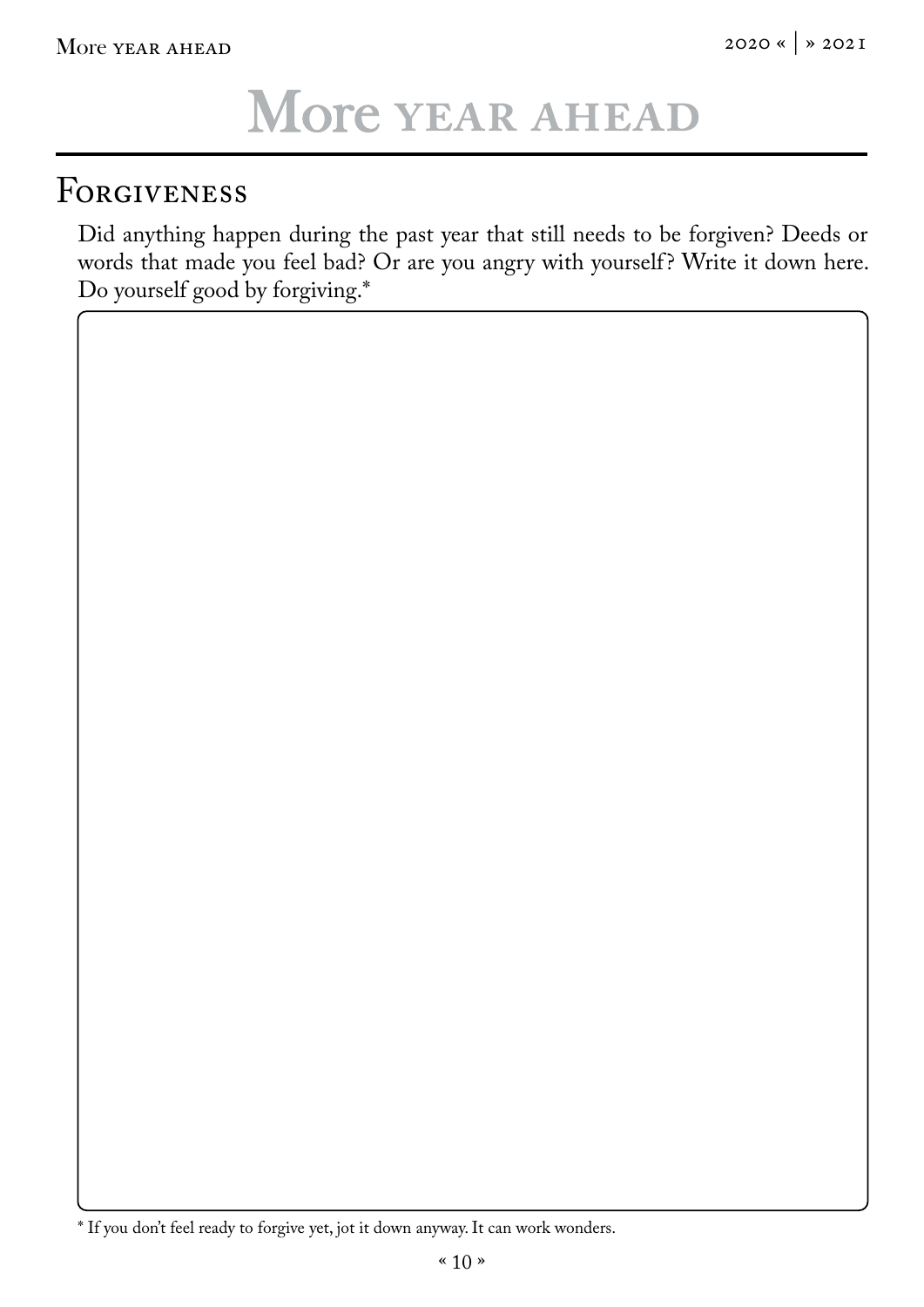### LETTING GO

Is there anything else you need to say? Is there anything you have to let go of before you can start your next year? Draw or write, then think about it and let it all go.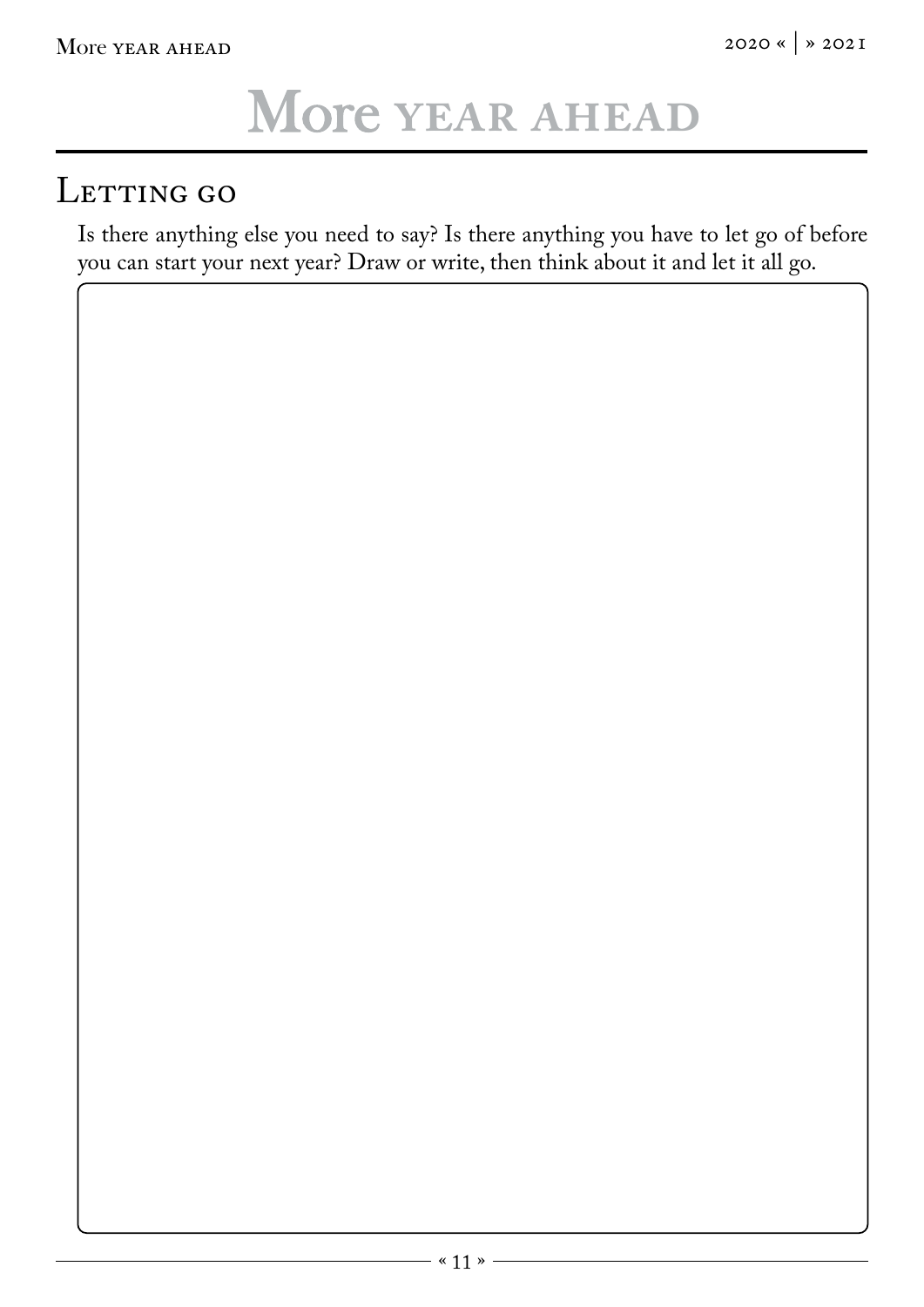#### THE PAST YEAR IN THREE WORDS

Choose three words to define your past year.

### The book of my past year

Someone made a book about your past year\*. Write down its title.

\* Apologies if we got it wrong and yours was made into a film. Sorry about that.

#### Goodbye to your last year

If there is anything else left that you would like to write down, or there is anybody you would like to say goodbye to, do it now.

### YOU'RE DONE WITH THE PAST YEAR.

You have just finished the first part. Take a deep breath.

Get some rest.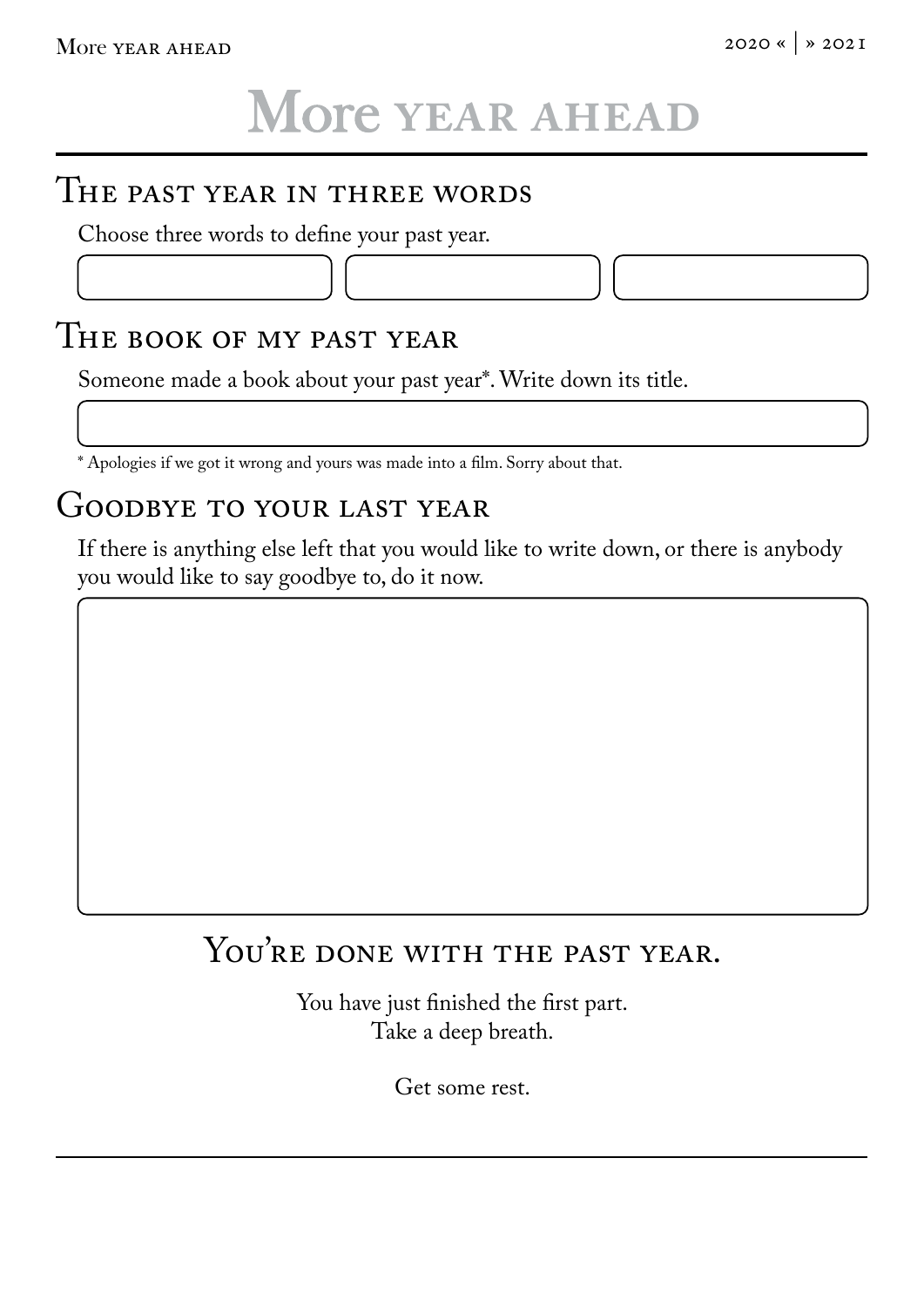# 2021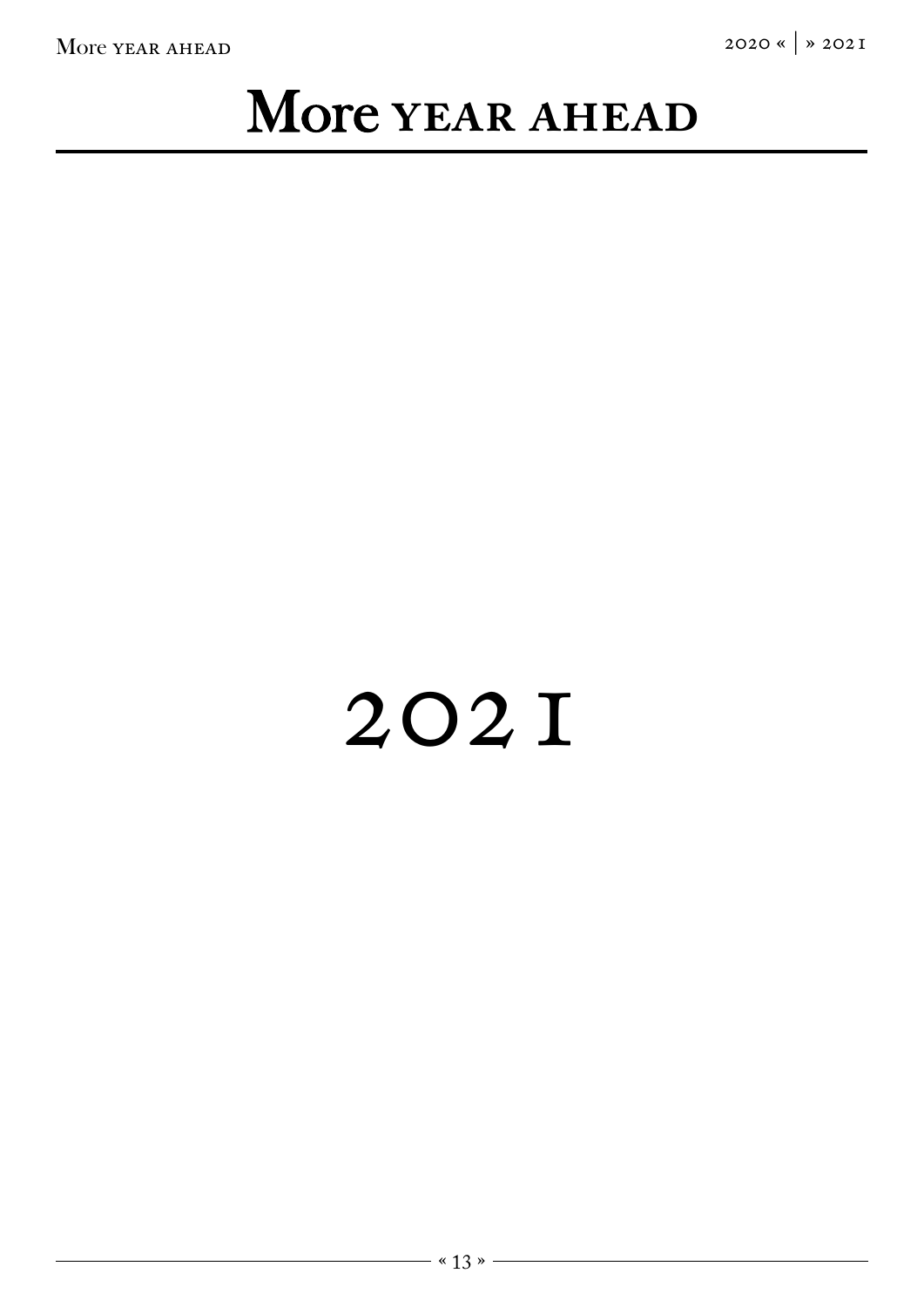### DARE TO DREAM BIG

What does the year ahead of you look like? Why will it be great? What would happen in an ideal world? Write, draw, let go of your expectations and dare to dream.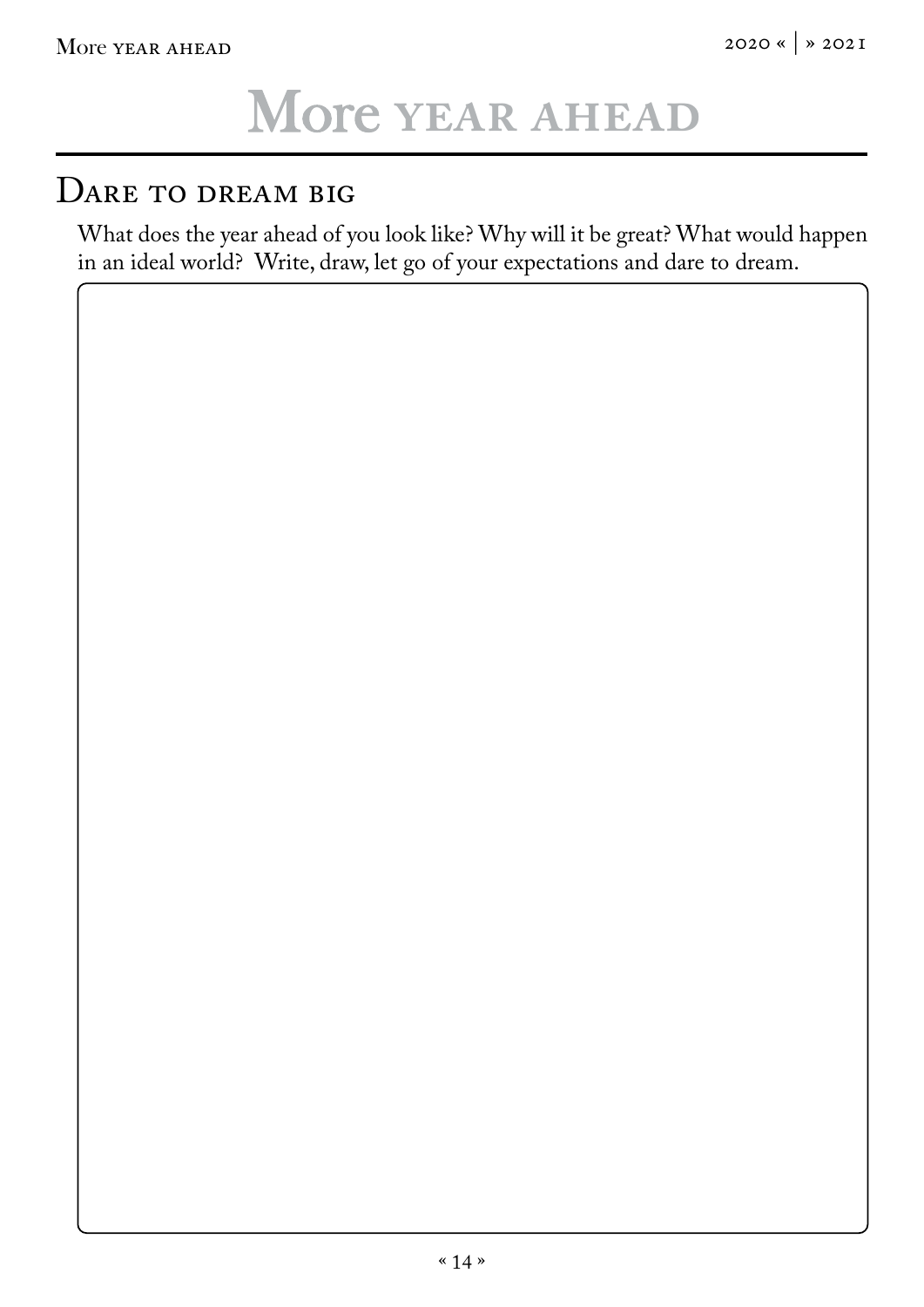#### This is what my next year will be about

Define the most important aspects of next year in the following areas\*. Which events will be the most important? Summarise briefly.

personal life and family

belongings (home, objects)

relaxation, hobbies, creativity

friends, community

**INTELLECTUAL** 

\* We still don't have exact definitions, use your own discretion.

\*\* This is where you can list goals you eventually want to achieve.

emotional, spiritual

bucket list\*\*

health, fitness

work, studies, profession

finances

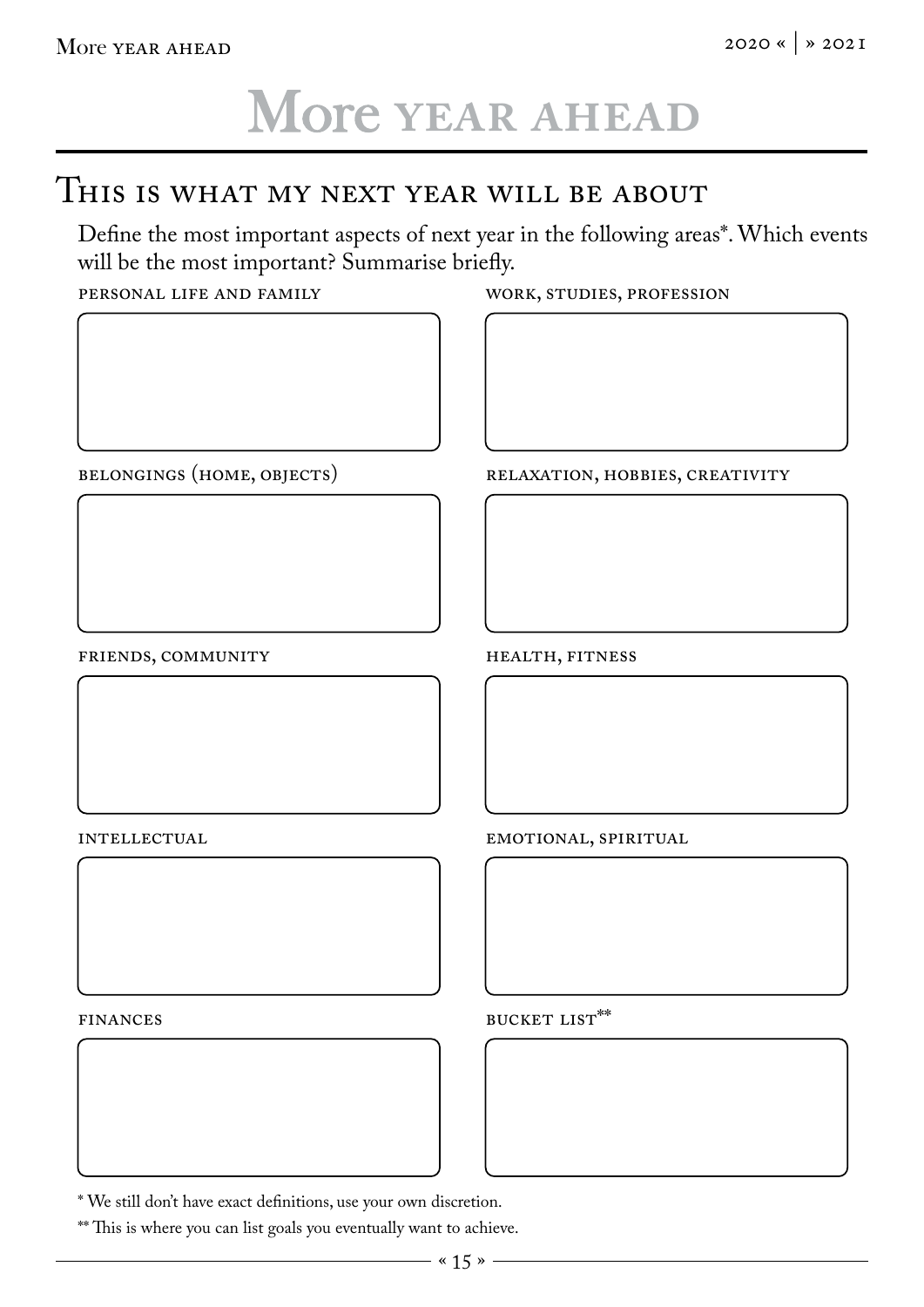#### Magical triplets for the year ahead

I will love these three things about myself.

I am ready to let go of these three things.

I want to achieve these three things the most.

These three people will be my pillars during rough times.

I will dare to discover these three things.

I will have the power to say no to these three things.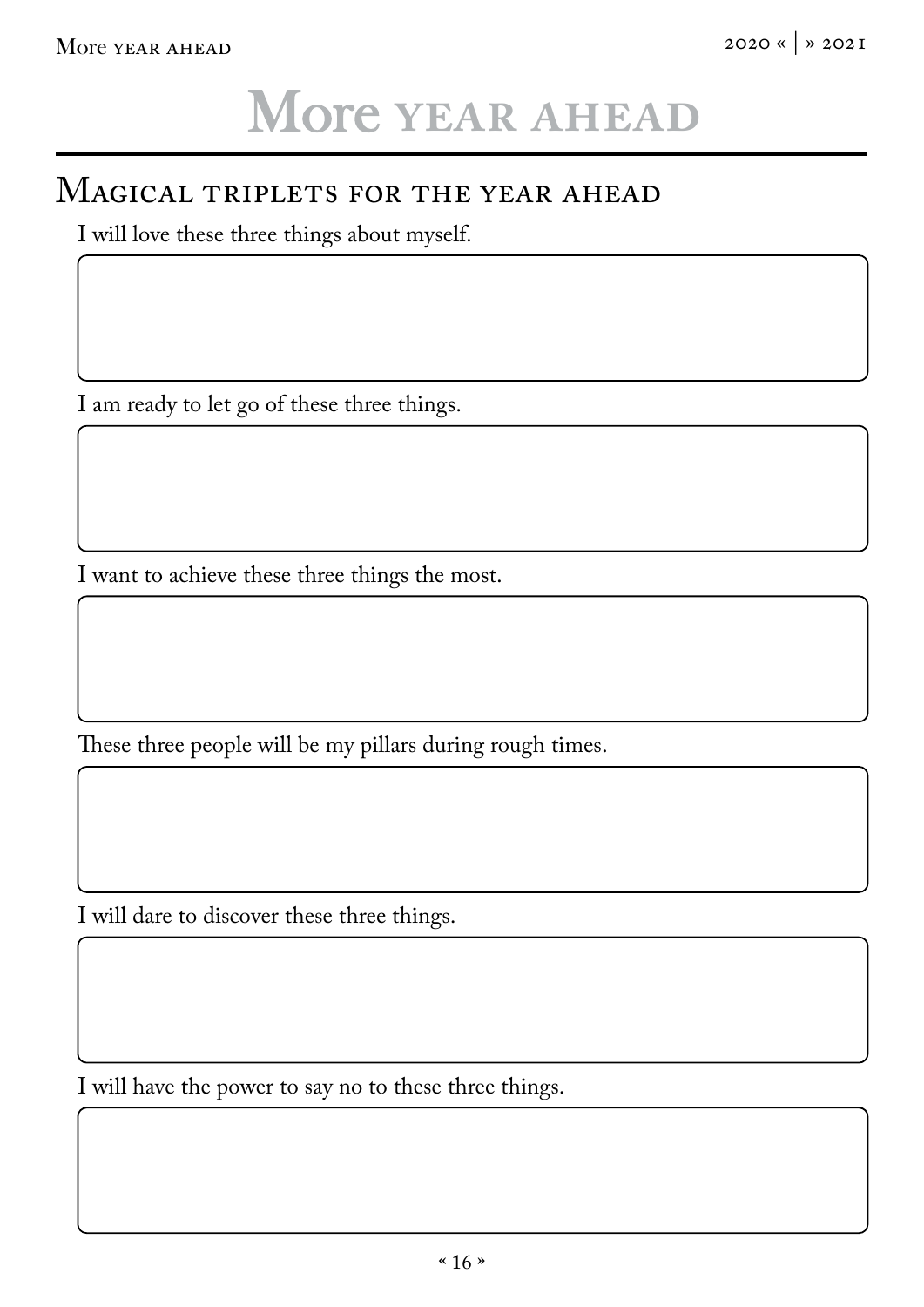#### Magical triplets for the year ahead

I will make my surroundings cozy with these three things.

I will do these three things every morning.

I will pamper myself with these three things regularly.

I will visit these three places.

I will connect with my loved ones in these three ways.

I will reward my successes with these three presents.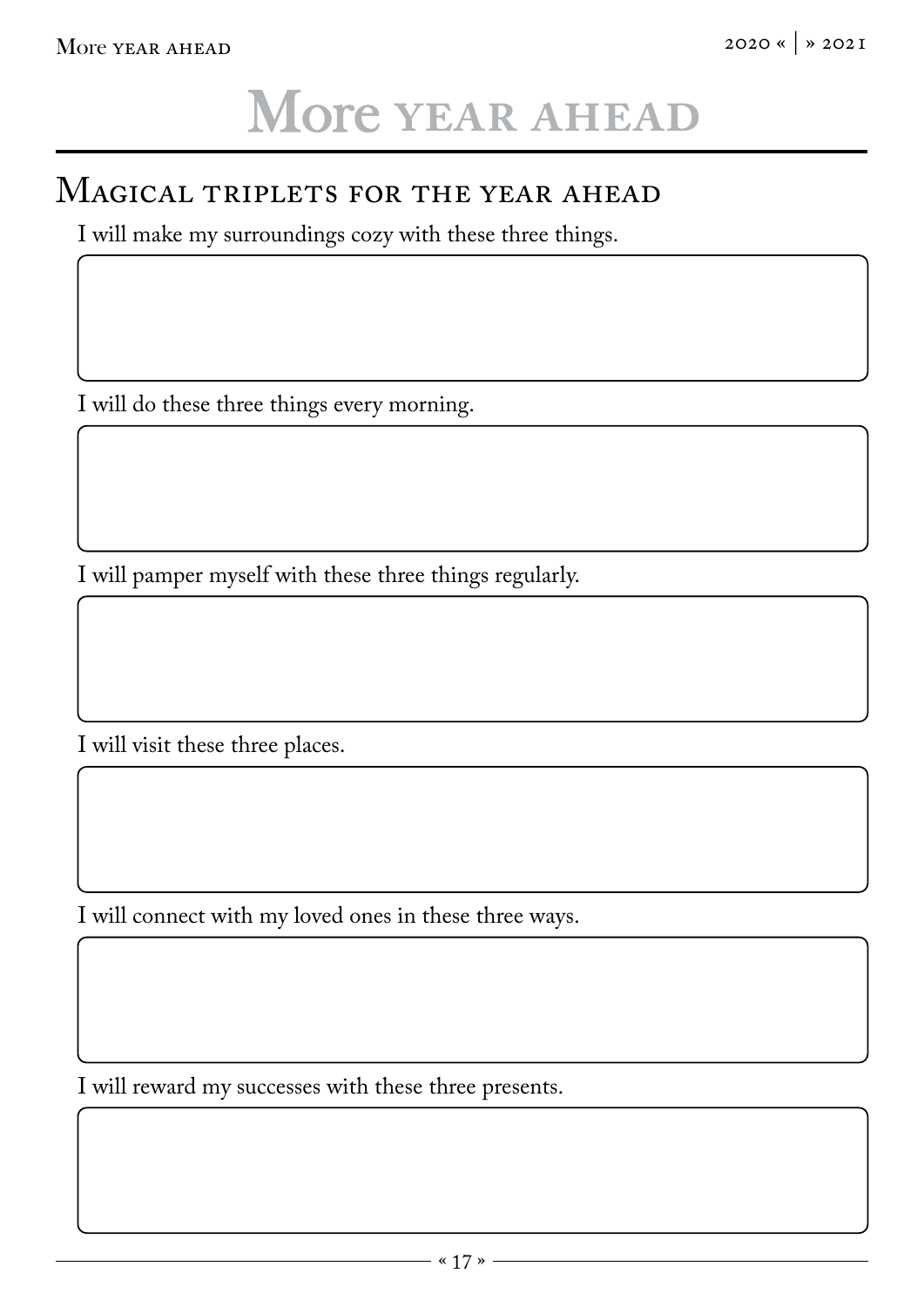#### SIX SENTENCES ABOUT MY NEXT YEAR

This year I will not procrastinate any more over...

This year I will draw the most energy from...

This year, I will be bravest when...

This year I will say yes when...

This year I advise myself to...

This year will be special for me because...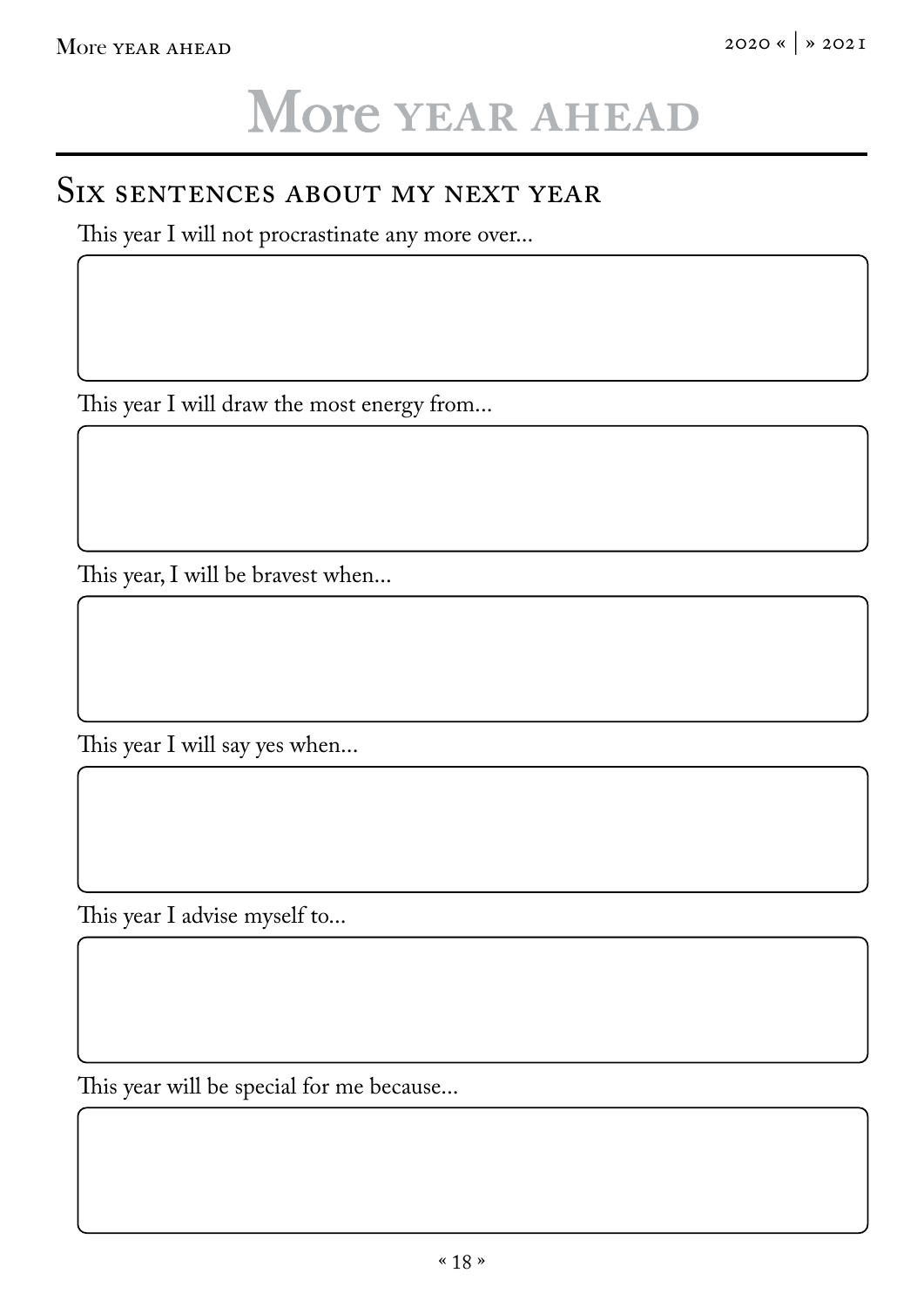### My word for the year ahead

Pick a word to symbolise and define the year ahead. You can look at this word if you need some extra energy, so you remember not to give up your dreams.

#### SECRET WISH

Unleash your mind. What is your secret wish for the next year?